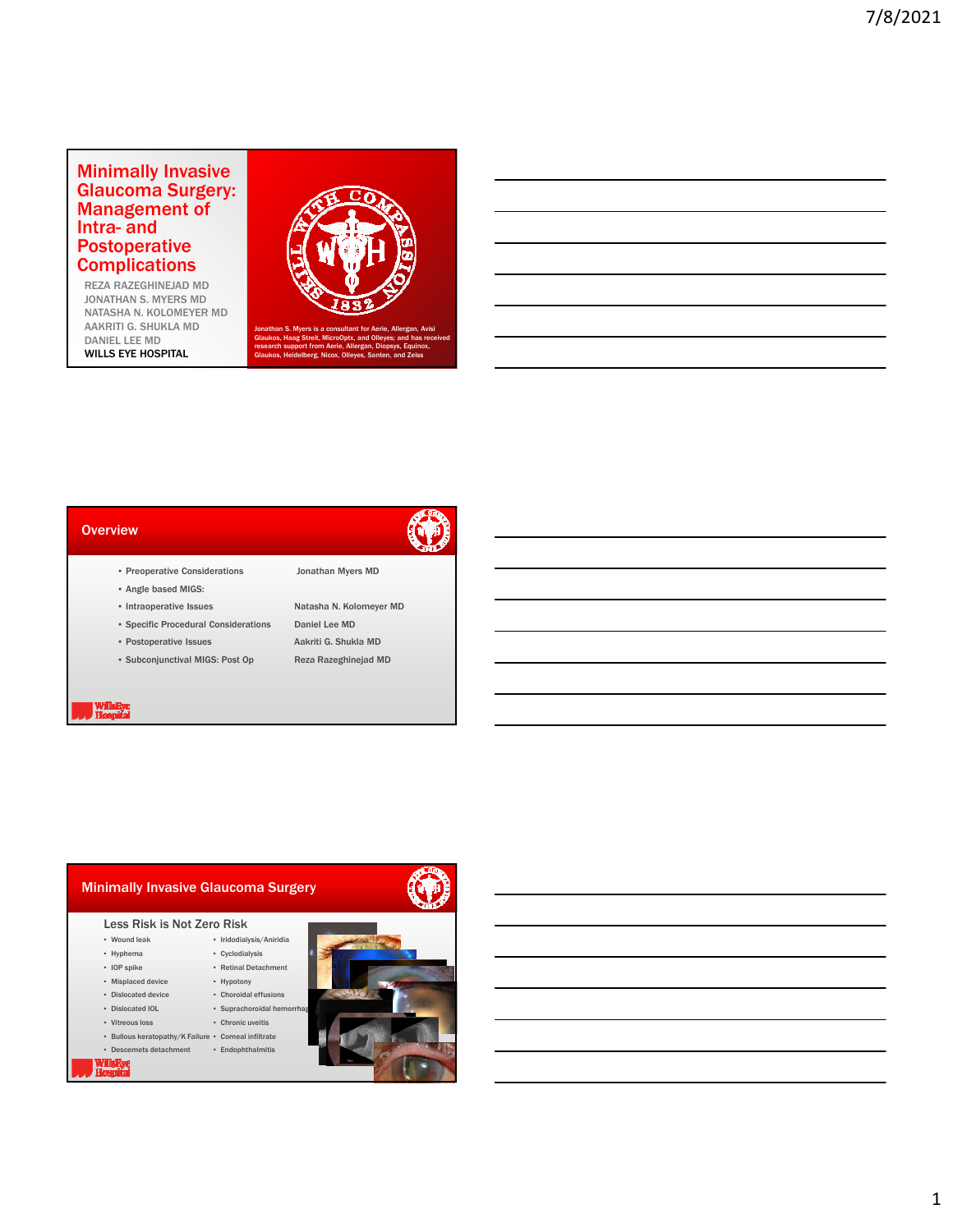# Risk Mitigation



- Anticipate
- Reduce odds of complications
- Reduce severity of complications
- Engage patient in these processes



**Wilshyre**<br>Hospital





- What are the known complications of this procedure?
- What aspects of your patient increase these risks?



Willakye<br>Hospital

# Patient Risk Factors: Intra-Op Cooperation



- Mentation
- Self discipline
- Physical issues, eg nystagmus, restless leg syndrome
- Language

Willigitye<br>Hospital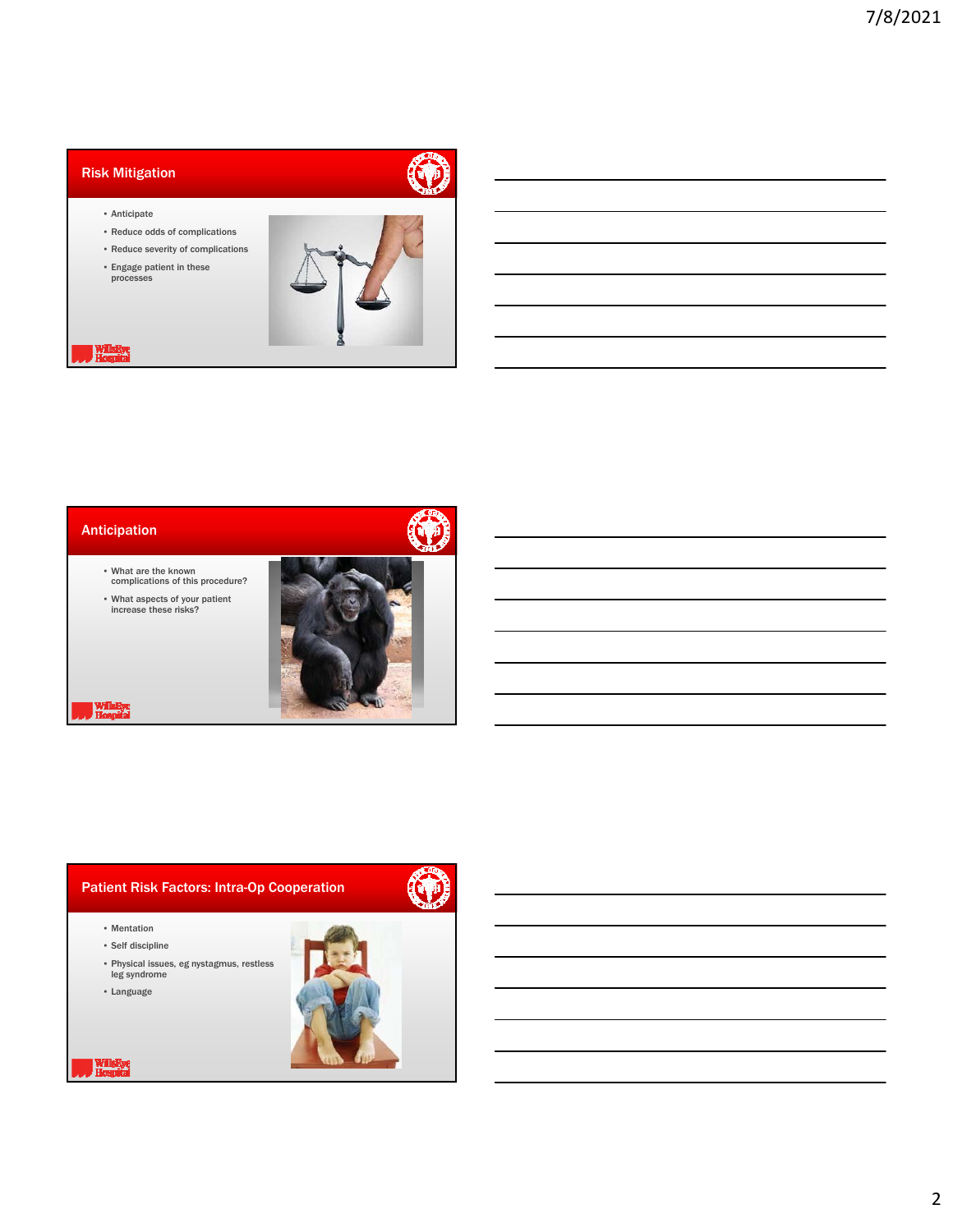# Patient Risk Factors: Difficult Access

- Body habitus
- Kyphosis
- Overhanging brow/Deep orbit ▪ BMI
- Surgical positioning
- Bed capacity
- Anesthesia concerns
- Post op Valsalva/positive
- pressure ▪ Post op slit lamp maneuvers





## Patient Risk Factors: Hemorrhage



- Blood Pressure
- Blood Thinners
- Blood in Schlemms
- Increased episcleral venous pressure
- High pre-op IOP
- Thick neck/large mass/Valsalva
- Post Op Activities eg Tennis, Headstands, Dog feeding, Jet Flying

**William**<br>Hospital

#### Patient Risk Factors: Poor Visualization



- Corneal scars
- Corneal edema
- PAS

Willaliye<br>Homultal

▪ Lack of TM pigmentation



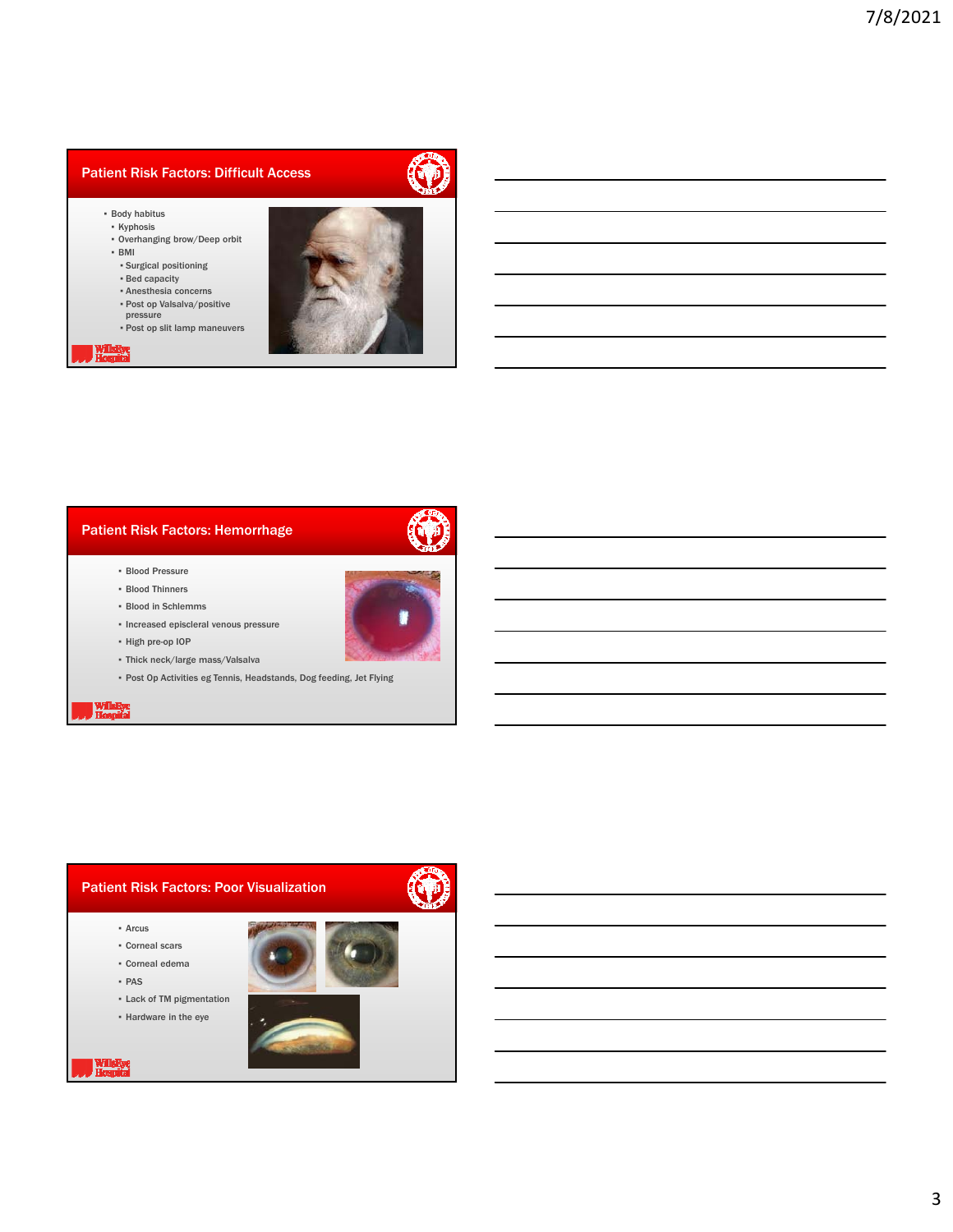## Patient Risk Factors: Litigation



Œ

- Pre-op time with surgeon
- Pre-op expectations
- Did the patient understand the limits of our treatments? ▪ Sight lost to glaucoma vs cataract
- Did the patient know they were high risk?
- Personality



Hospital



- 
- 
- Thick More MMC? Ab Externo approach?
- Thin
- Less MMC
- Avoiding tears, leaks and erosions Mobile? Scarring? Best area for procdure
- 
- Stop medications/Start Steroids preop? Possible concern: Contact Lens wear

▪ Avoid causing hemorrrhages ▪ Stain tip of Xen ▪ Preop ▪ Conjunctival health

▪ Visualization

WillaRye<br>Hospital

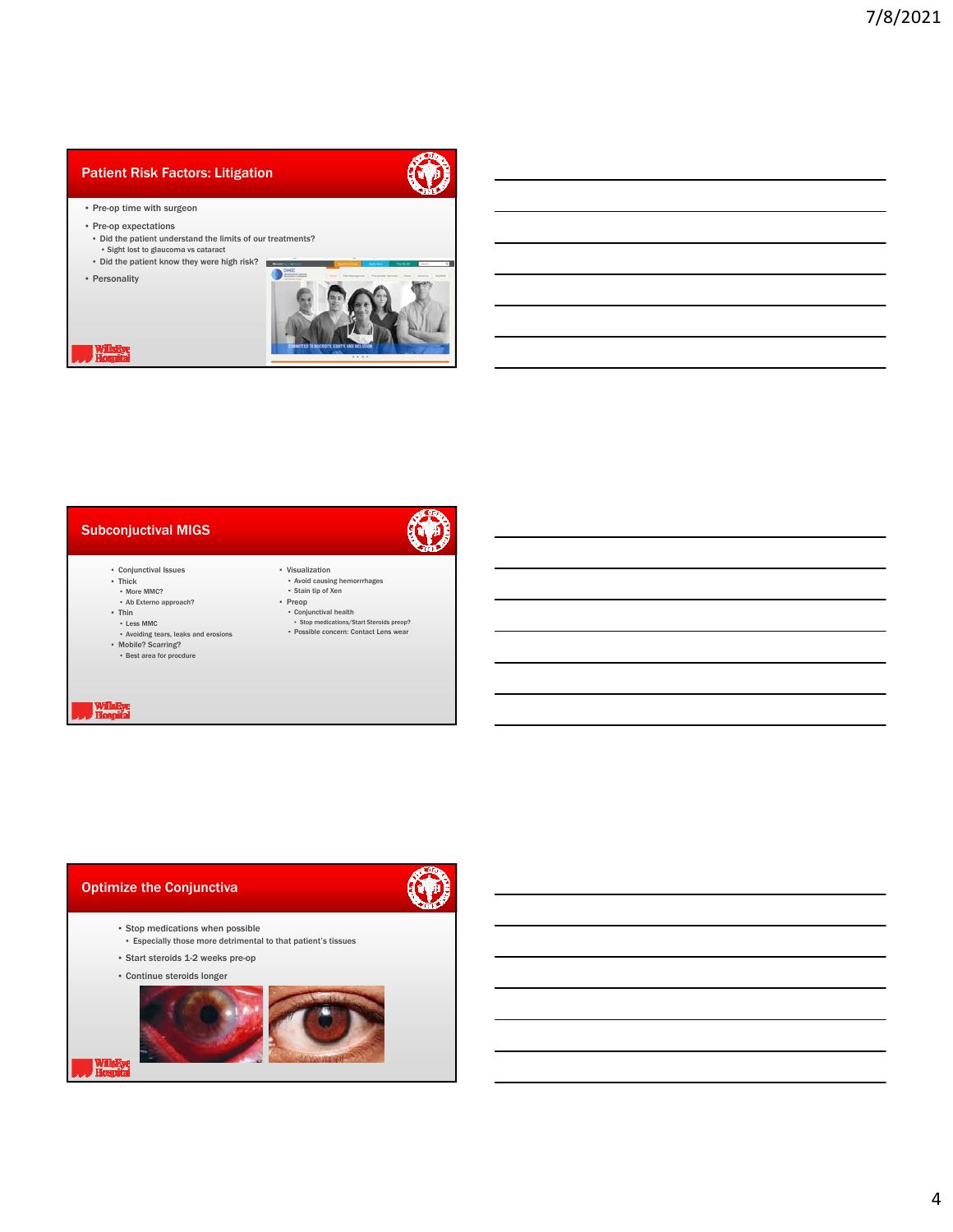## Other Considerations

- Skin pigmentation
- Deep orbit etc
- Shallow AC
- Thin sclera

Williams<br>Hospital

▪ Nasal blebs and dysesthesia ▪ Post Op Compliance



G



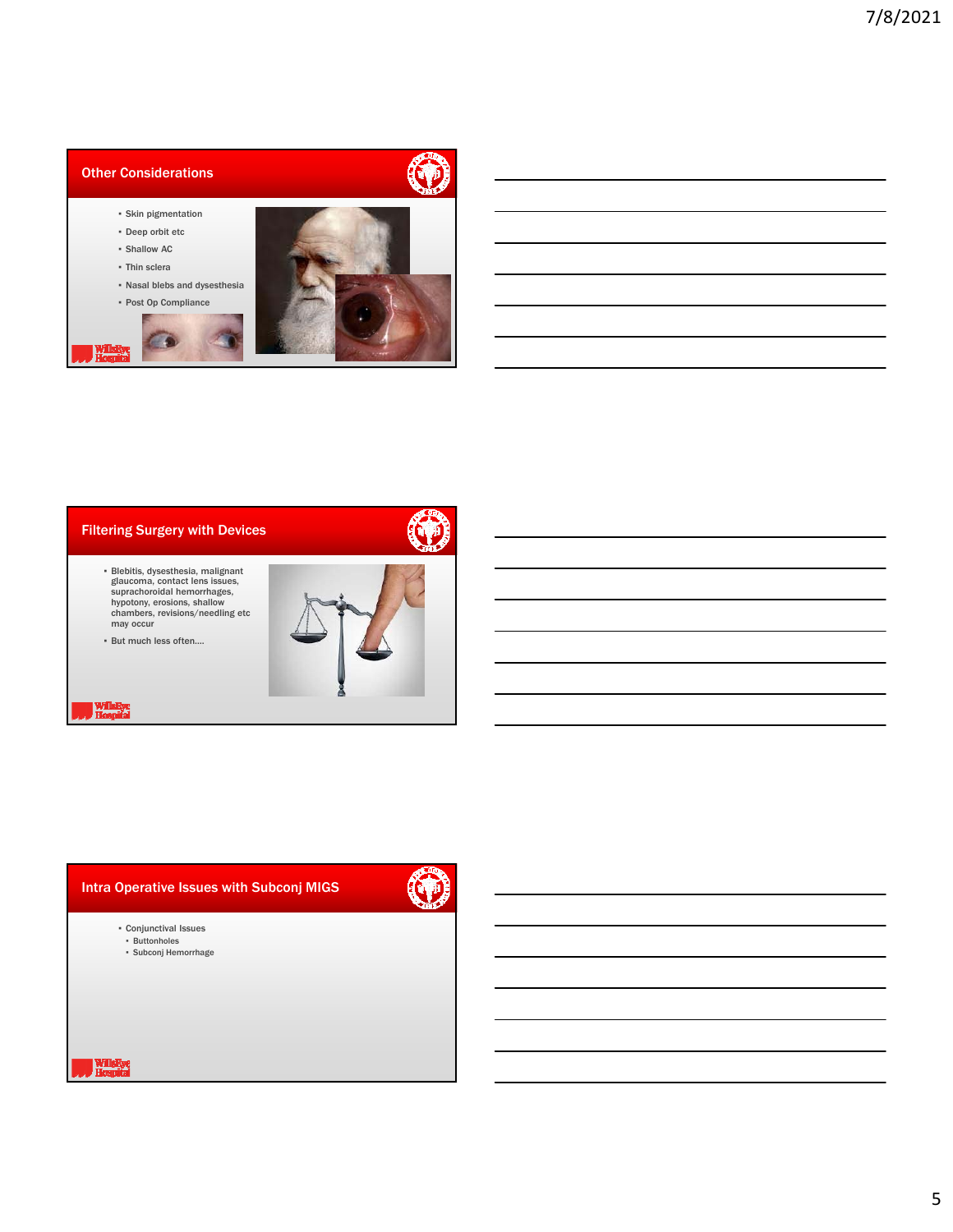#### Intra Operative Issues with Subconj MIGS



- Hyphema
- Most common with ab interno placement
- Avoid double tap
- Avoid posterior entry in angle Tamponade with viscoelastic
- Flush and refill as needed for view
- Washout viscoelastic before end of case if possible

#### Hospital



- Placement Issues
- Too anterior ▪ Too posterior
- Too short
- Too long
- 
- Fix it!
- Remove and replace, ab interno or ab externo
- Be super gentle with the implant once wet

#### Hospital

#### Surgeon Factors

WillsEye<br>Hospital

#### ▪ Experience

- Preparation ▪ Procedure related
- Patient related
- Commitment to making this procedure work ▪ Engagement with the patient